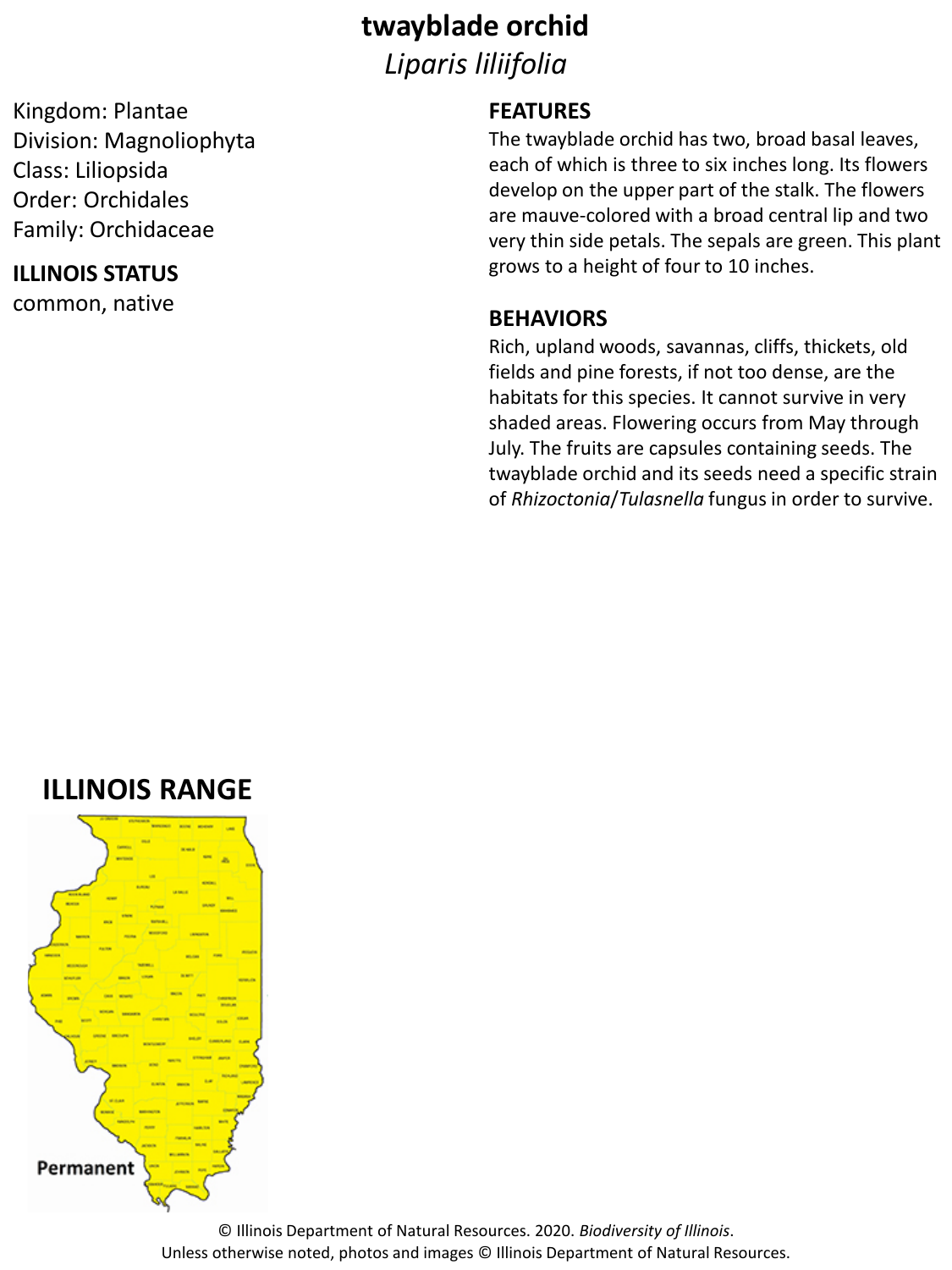© Illinois Department of Natural Resources. 2020. *Biodiversity of Illinois*. Unless otherwise noted, photos and images © Illinois Department of Natural Resources.